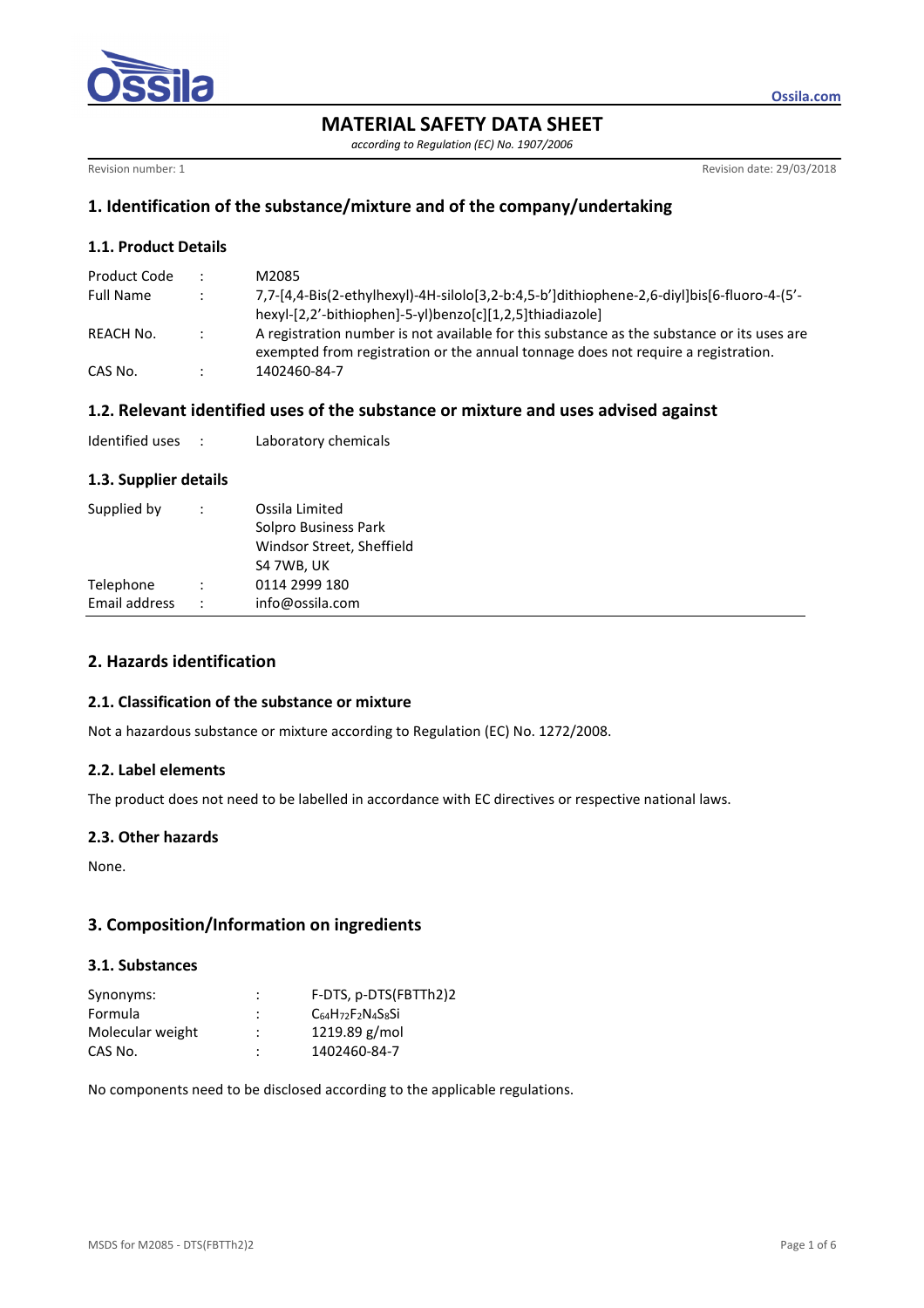## **4. First aid measures**

## **4.1. Description of first aid measures**

#### **After Inhalation**

Remove person to fresh air. If not breathing, give person artificial respiration.

### **After skin contact**

Wash with soap and water.

**After eye contact**  Flush with copious amounts of water as a precaution.

**After Ingestion**  Rinse out mouth with water.

## **4.2. Most important symptoms and effects, both acute and delayed**

The most important known symptoms and effects are described in section 11.

## **4.3. Indication of any immediate medical attention and special treatment needed**

No data available.

# **5. Fire fighting**

## **5.1. Extinguishing media**

**Suitable extinguishing media**: Dry chemical, alcohol-resistant foam, carbon dioxide or water spray. Consult with local fire authorities before attempting large scale fire-fighting operations.

#### **5.2. Special hazards arising from the substance of mixture**

**Hazardous combustion products:** Carbon oxides, nitrogen oxides, sulfur oxides, hydrogen fluoride.

#### **5.3. Advice for firefighters**

Wear a self-contained breathing apparatus if necessary. During a fire, irritating and highly toxic gases and vapours may be generated by thermal decomposition.

## **6. Accidental release measures**

#### **6.1. Personal precautions, protective equipment and emergency procedures**

Wear personal protective equipment (section 8). Avoid dust formation. Ensure room is well ventilated.

#### **6.2. Environmental precautions**

Do not let product enter drains.

#### **6.3. Containment and cleaning**

Contain and clean up spill if safe to do so using an electrically protected vacuum cleaner or by wet-brushing. Dispose of dry waste in closed container for proper disposal according to local regulations.

# **7. Handling and storage**

## **7.1. Precautions for safe handling**

MSDS for M2085 - DTS(FBTTh2)2 Page 2 of 6 Avoid formation of dust and aerosols. Provide exhaust ventilation in places where dust is formed.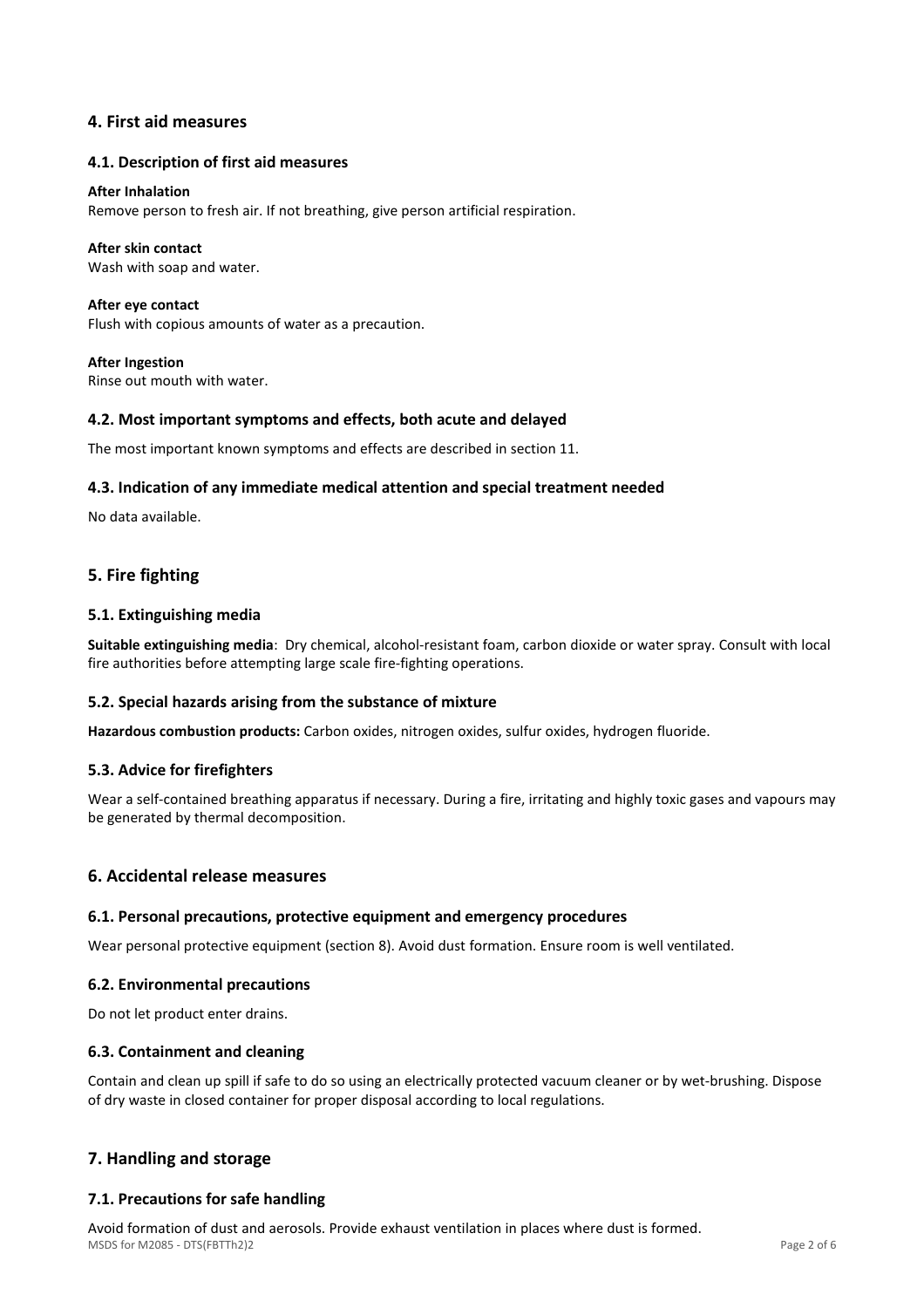## **7.2. Conditions for safe storage, including any incompatibilities**

Store in a cool, dry and well-ventilated place inside of a tightly sealed container. Reseal containers that have been opened and keep upright to prevent leakage.

## **7.3. Specific end uses**

Use in laboratories.

## **8. Exposure controls / Personal protection**

#### **8.1. Control parameters**

#### **Components with workplace control parameters**

Contains no substances with occupational exposure limit values.

#### **Biological occupational exposure limits**

This product does not contain any hazardous materials with biological limits.

#### **8.2. Exposure controls**

#### **Engineering measures**

Handle in accordance with good industrial engineering/laboratory practices for hygiene and safety. Ensure eyewash stations and safety showers are close to the laboratory workstation. Ensure good general ventilation is present when handling the product.

#### **Personal protective equipment**

**Eyes:** Wear safety glasses with side-shields conforming to appropriate government standards such as NOISH (US) or EN166 (EU).

**Skin**: Handle with appropriate gloves and use proper glove removal technique to avoid skin contact. Dispose of gloves in accordance with applicable laws. Wash and dry hands.

The selected protective gloves must satisfy the specifications of EU Directive 89/686/EEC and the standard EN 374 derived from it.

**Clothing:** Wear complete suit protecting against chemicals; the type of equipment should be appropriate for the concentration and amount of dangerous substance used.

**Respirators:** Where protection from nuisance dusts is needed, use type N95 (US) or type P1 (EN 143) dust masks or those approved under appropriate government standards such as NIOSH (US) or CEN (EU).

#### **General hygiene measures**

Wash thoroughly after handling. Wash contaminated clothing before reuse.

## **9. Physical and chemical properties**

#### **9.1. Information on basic physical and chemical properties**

| Appearance              |                | Purple solid powder |
|-------------------------|----------------|---------------------|
| Odour                   |                | No data available   |
| Odour threshold         | $\ddot{\cdot}$ | No data available   |
| рH                      | $\ddot{\cdot}$ | No data available   |
| Melting/freezing point  | ٠              | No data available   |
| Boiling point/range     |                | No data available   |
| Flash point             |                | No data available   |
| Evaporation rate        | $\ddot{\cdot}$ | No data available   |
| Flammability            |                | No data available   |
| <b>Explosive limits</b> | ٠              | No data available   |
|                         |                |                     |

MSDS for M2085 - DTS(FBTTh2)2 Page 3 of 6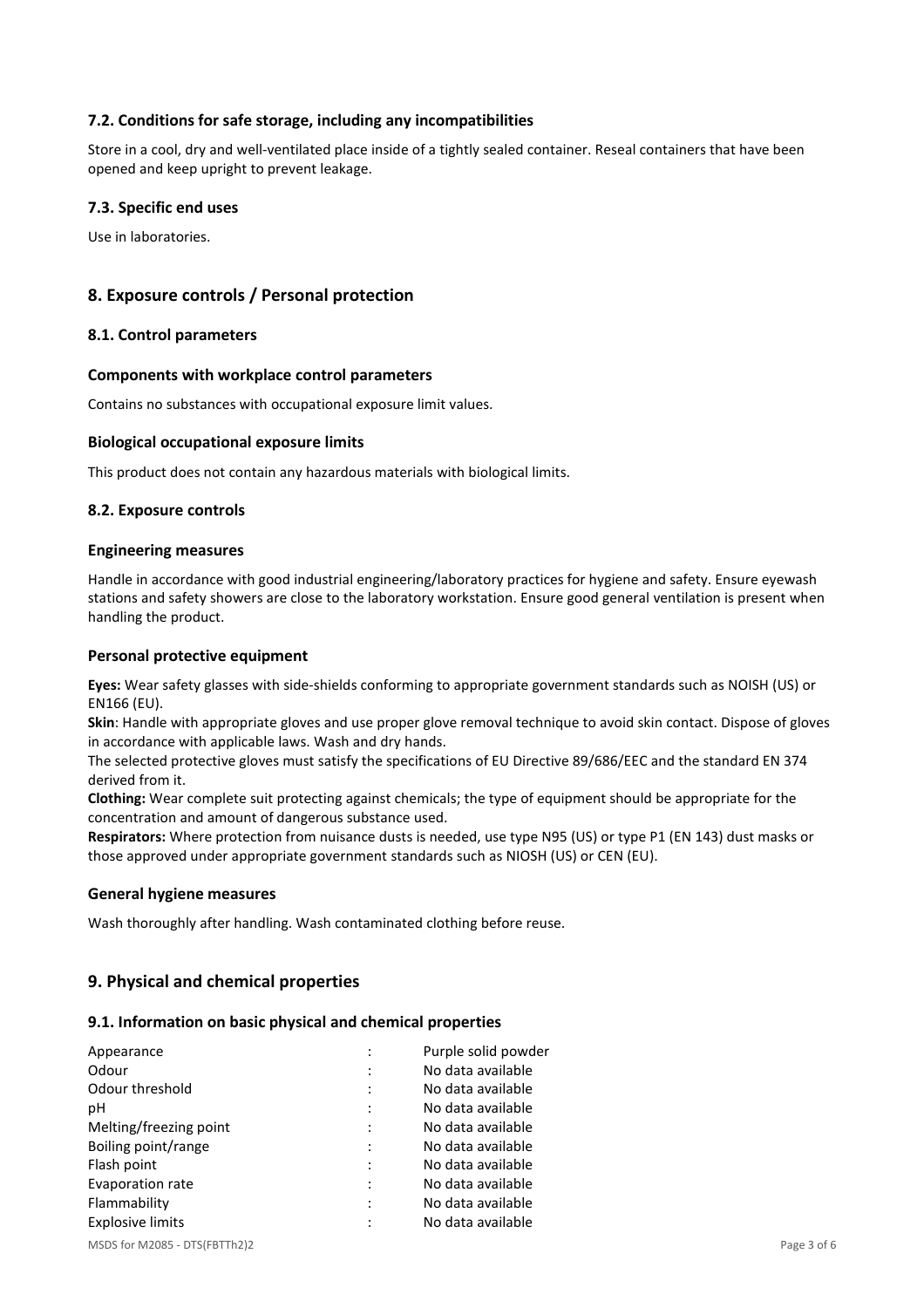| Vapour pressure                        |   | No data available |
|----------------------------------------|---|-------------------|
| Vapour density                         |   | No data available |
| Relative density                       |   | No data available |
| Solubility(ies)                        |   | No data available |
| Partition coefficient: n-octanol/water |   | No data available |
| Autoignition temperature               |   | No data available |
| Decomposition temperature              | ٠ | No data available |
| Viscosity                              |   | No data available |
| <b>Explosive properties</b>            |   | No data available |
| Oxidising properties                   |   | No data available |

## **9.2. Other safety information**

No data available.

# **10. Stability and reactivity**

#### **10.1 Reactivity**

No data available.

#### **10.2. Chemical stability**

Stable under normal temperatures and pressures under recommended storage conditions.

#### **10.3. Possibility of hazardous reactions**

No data available.

### **10.4. Conditions to avoid**

No data available.

#### **10.5. Incompatible materials**

Strong oxidising agents.

## **10.6. Hazardous decomposition products**

No known hazardous decomposition products.

### **11. Toxicological information**

#### **11.1. Information on toxicological effects**

**Acute toxicity**  No data available. **Skin corrosion/irritation**  No data available. **Serious eye damage/eye irritation**  No data available. **Respiratory or skin sensitization**  No data available. **Germ cell mutagenicity**  No data available. **Carcinogenicity**  No data available. **Reproductive toxicity**  No data available.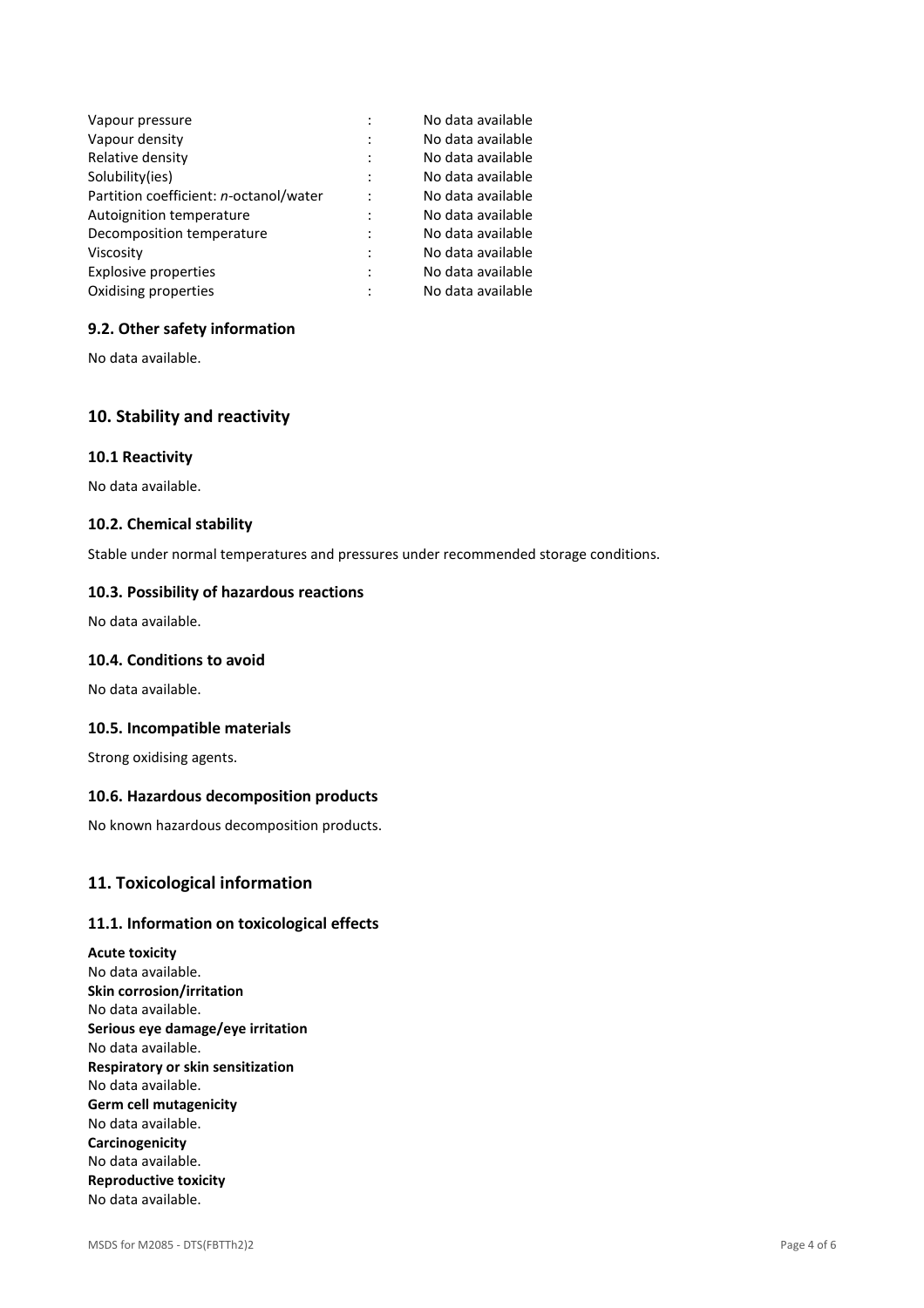**Specific target organ toxicity - single exposure**  No data available. **Specific target organ toxicity - repeated exposure**  No data available. **Aspiration hazard**  No data available. **Routes of exposure**  Eye contact, ingestion, inhalation, skin contact. **Signs and Symptoms of Exposure**  No data available.

To the best of our knowledge, the chemical, physical, and toxicological properties have not been thoroughly investigated.

# **12. Ecological information**

## **12.1. Toxicity**

No data available.

#### **12.2. Persistence and degradability**

No data available.

#### **12.3. Bioaccumulative potential**

No data available.

#### **12.4. Mobility in soil**

No data available.

### **12.5. Results of PBT and vPvB assessment**

PBT/vPvB assessment not available as chemical safety assessment not required/not conducted.

#### **12.6. Other adverse effects**

No data available.

#### **13. Disposal**

### **13.1. Waste treatment methods**

#### **Product**

Burn in a chemical incinerator equipped with an afterburner and scrubber. Observe all federal, state and local environmental regulations and directives on waste and hazardous waste. Offer surplus material to a licensed professional waste disposal professional.

#### **Contaminated packaging**

Dispose of as unused product.

## **14. Transport**

Non-hazardous for road, air and sea transport.

**IATA:** Not regulated as a hazardous material. **IMO:** Not regulated as a hazardous material. **RID/ADR:** Not regulated as a hazardous material.